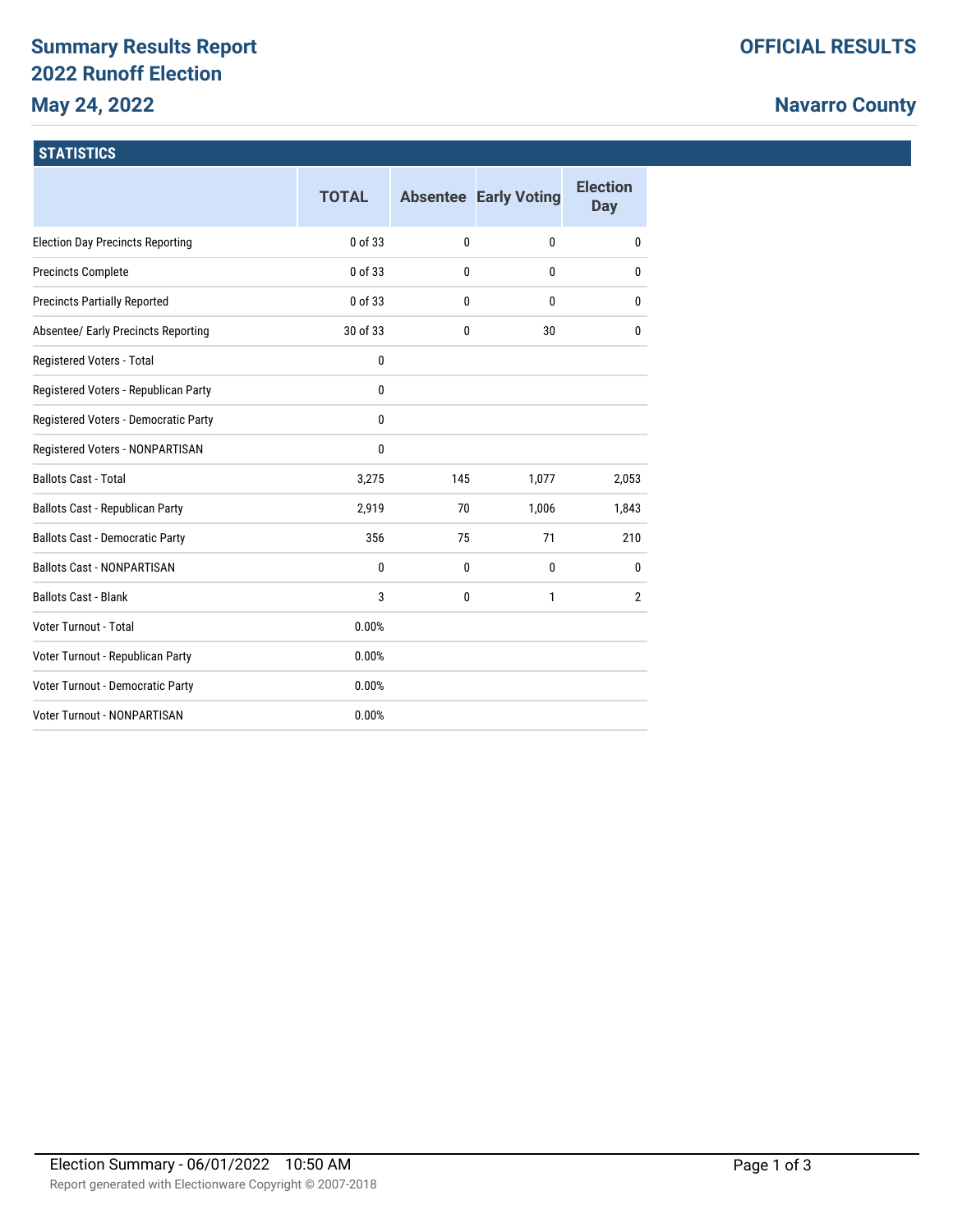#### **REP Attorney General**

Vote For 1

|                | <b>TOTAL</b> |    | <b>Absentee Early Voting</b> | <b>Election</b><br><b>Day</b> |
|----------------|--------------|----|------------------------------|-------------------------------|
| Ken Paxton     | 1.799        | 34 | 579                          | 1,186                         |
| George P. Bush | 1,076        | 35 | 414                          | 627                           |

## **REP Comm General Land Office**

Vote For 1

|                 | <b>TOTAL</b> |    | <b>Absentee Early Voting</b> | <b>Election</b><br><b>Day</b> |
|-----------------|--------------|----|------------------------------|-------------------------------|
| Dawn Buckingham | 1,693        | 43 | 592                          | 1,058                         |
| Tim Westley     | 953          | 19 | 322                          | 612                           |

# **REP Railroad Commissioner**

Vote For 1

|                 | <b>TOTAL</b> |    | <b>Absentee Early Voting</b> | <b>Election</b><br><b>Day</b> |
|-----------------|--------------|----|------------------------------|-------------------------------|
| Sarah Stogner   | 1,375        | 25 | 450                          | 900                           |
| Wayne Christian | 1,369        | 40 | 494                          | 835                           |

# **REP County Commissioner Pct 4**

Vote For 1

|                 | <b>TOTAL</b> |    | <b>Absentee Early Voting</b> | <b>Election</b><br><b>Day</b> |
|-----------------|--------------|----|------------------------------|-------------------------------|
| Cody C. Muldner | 504          | 10 | 168                          | 326                           |
| David Brewer    | 875          | 14 | 380                          | 481                           |

## **REP JOP Pct 4**

Vote For 1

|                | <b>TOTAL</b> |    | <b>Absentee Early Voting</b> | <b>Election</b><br><b>Day</b> |
|----------------|--------------|----|------------------------------|-------------------------------|
| Lisa Clay      | 661          | 6  | 248                          | 407                           |
| John V. Cabano | 726          | 17 | 305                          | 404                           |